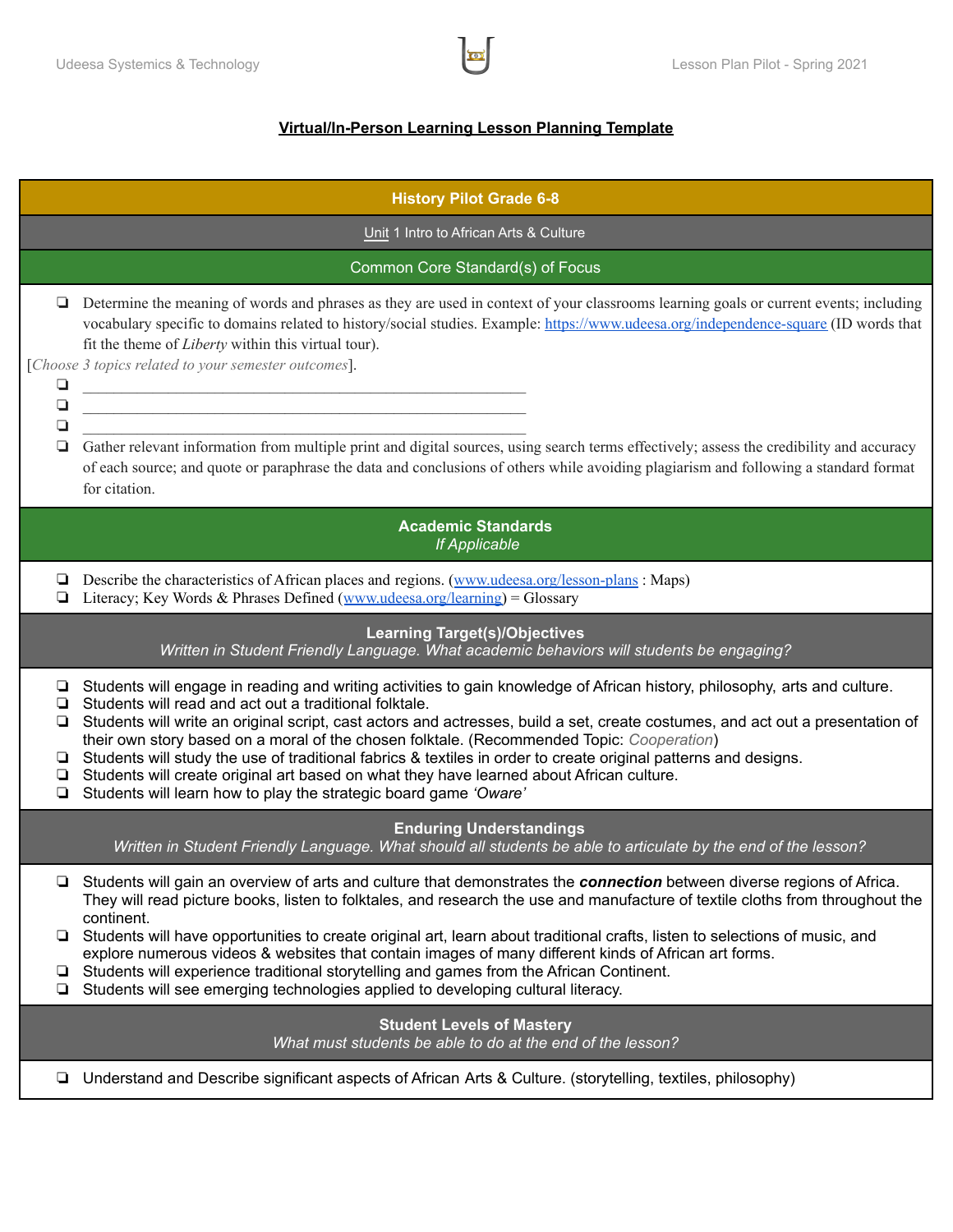| Analyze African Adinkra Symbols and their meanings.<br>Identify traditional African Art forms.<br>❏                                                                                                                                                                                                                                                                                                                                                                                                                                                                                                                                                                                                                                                                                                                                                                                                                                          |                                                                                                                                                                                                                                                                                                                                                                                                                                                                                                                                                                                                                                                                                                                                              |  |  |  |  |  |
|----------------------------------------------------------------------------------------------------------------------------------------------------------------------------------------------------------------------------------------------------------------------------------------------------------------------------------------------------------------------------------------------------------------------------------------------------------------------------------------------------------------------------------------------------------------------------------------------------------------------------------------------------------------------------------------------------------------------------------------------------------------------------------------------------------------------------------------------------------------------------------------------------------------------------------------------|----------------------------------------------------------------------------------------------------------------------------------------------------------------------------------------------------------------------------------------------------------------------------------------------------------------------------------------------------------------------------------------------------------------------------------------------------------------------------------------------------------------------------------------------------------------------------------------------------------------------------------------------------------------------------------------------------------------------------------------------|--|--|--|--|--|
| <b>Application of Resources</b><br>What resources can be utilized to execute the lesson? How will students use the resource?                                                                                                                                                                                                                                                                                                                                                                                                                                                                                                                                                                                                                                                                                                                                                                                                                 |                                                                                                                                                                                                                                                                                                                                                                                                                                                                                                                                                                                                                                                                                                                                              |  |  |  |  |  |
| www.udeesa.org/lesson-plan<br>Online Pilot Breakdown (Udeesa Portal)<br>www.udeesa.org/adinkra-library<br>Symbols, Philosophy & African Aphorisms<br><b>Catalog of Virtual Tours</b><br>www.udeesa.org/landscape<br>www.udeesa.org/educational-resources<br>Coloring Book (independent study materials)<br>www.udeesa.org/xr-heritage-library                                                                                                                                                                                                                                                                                                                                                                                                                                                                                                                                                                                                |                                                                                                                                                                                                                                                                                                                                                                                                                                                                                                                                                                                                                                                                                                                                              |  |  |  |  |  |
| Resource(s)                                                                                                                                                                                                                                                                                                                                                                                                                                                                                                                                                                                                                                                                                                                                                                                                                                                                                                                                  | <b>Our Case Studies</b>                                                                                                                                                                                                                                                                                                                                                                                                                                                                                                                                                                                                                                                                                                                      |  |  |  |  |  |
| What is the Real Africa?<br>1.<br>a. Udeesa XR Heritage Library - Virtual Tours Showcasing<br><b>Real African Cultural Sites</b><br>b. Teacher Fact Sheet - Corresponding to Each Tour<br>African Folklore and Storytelling<br>2.<br>a. Anansi XR Storybook Volume 1 - PDF<br>b. Standard Elements of African Myth and Folklore PDF<br>Handout<br>c. African Folktales (PDF's and Web Pages) - Links<br>Available in Udeesa Lesson Plan Page<br>Music & Game Session<br>3.<br>a. Make a class playlist of Afrobeats<br>b. Play the West African board game Oware<br>African Art & Kente Cloth<br>4.<br>a. African Art - Teacher Fact Sheet<br>b. Metropolitan Museum of Art's Sub-Saharan African Art<br>Collection - Link Available in Udeesa Lesson Plan Page<br>c. Udeesa XR Heritage Library - Virtual Tour Showcasing<br>Real African Art & Market<br>Teacher Fact Sheet - Corresponding to the Tour<br>d.<br>e. Kente Cloth Fact Sheet | IN - PERSON LEARNING (KEY TAKEAWAYS)<br>Liberty High School - 2019<br>Content provided for the 9th grade course AP work History<br>First exposure travel experience for most students with<br>African Landmarks<br>African Marketplaces among the most popular virtual tour<br>destination<br>Shiloh Church, PA - 2019<br>Oware artifact provided for 6-8th grade after school program<br>Oware Board Game artifact popular in demonstration<br>followed by practice by doing.<br>Relatable to Chess and Math in problem solving applications<br><b>VIRTUAL LEARNING (KEY TAKEAWAYS)</b><br>African Diaspora Alliance - 2020<br>www.theafricandiasporaalliance.org<br>Horizons at Westminster School - 2020<br>www.horizonsatwestminster.org |  |  |  |  |  |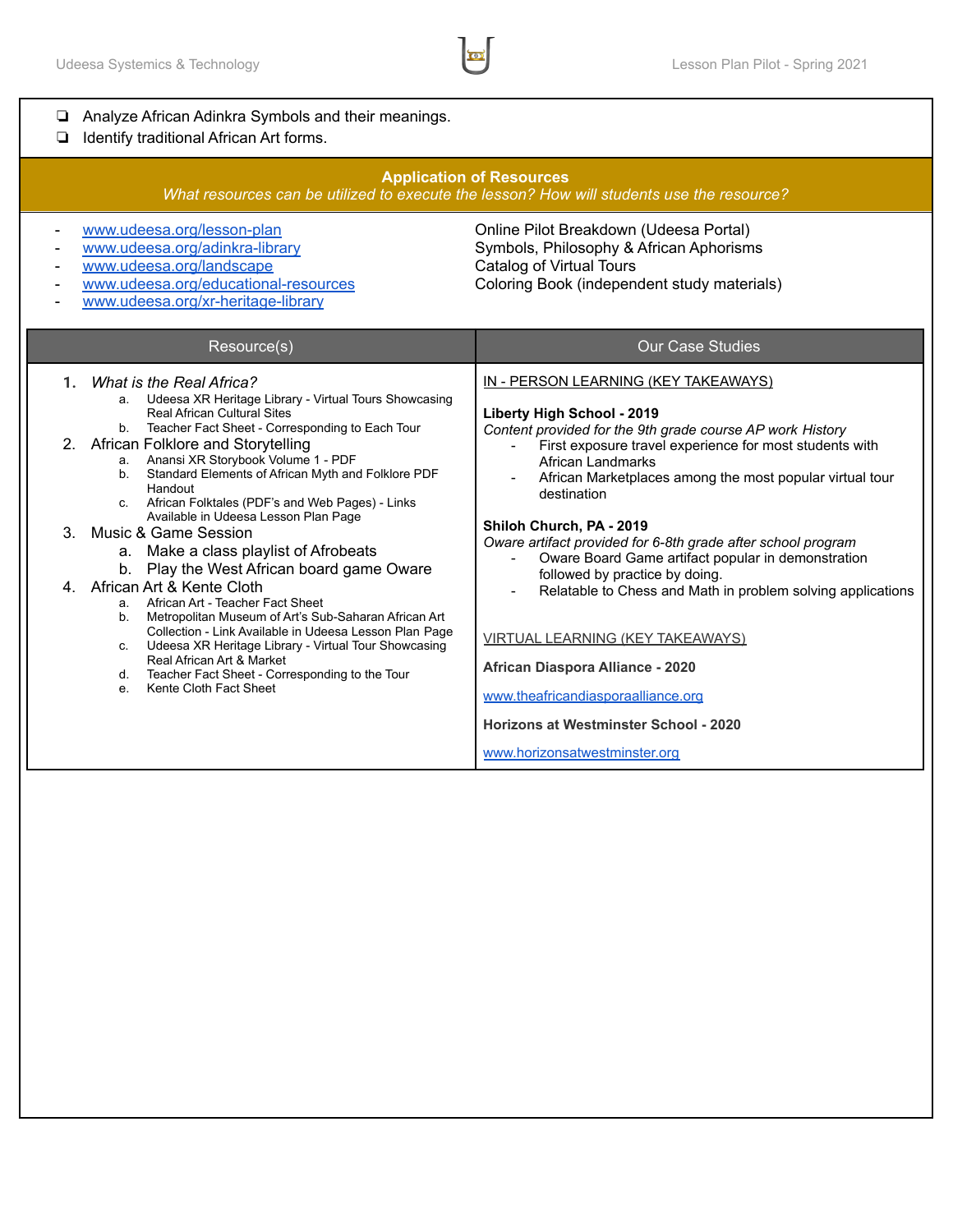

| Section Breakdown (In-Person)                                                                                                                                                                                                                                                                                                                                                                                                                                                                                                                                                                                                                                                                                                                                                                                          | <b>Remote Learning Alternatives</b>                                                                                                                                                                                                             | (Optional) Additional Activities:                                                                                                                                                                                                                                                                                                                                                                                                                       |
|------------------------------------------------------------------------------------------------------------------------------------------------------------------------------------------------------------------------------------------------------------------------------------------------------------------------------------------------------------------------------------------------------------------------------------------------------------------------------------------------------------------------------------------------------------------------------------------------------------------------------------------------------------------------------------------------------------------------------------------------------------------------------------------------------------------------|-------------------------------------------------------------------------------------------------------------------------------------------------------------------------------------------------------------------------------------------------|---------------------------------------------------------------------------------------------------------------------------------------------------------------------------------------------------------------------------------------------------------------------------------------------------------------------------------------------------------------------------------------------------------------------------------------------------------|
| Section 1: What is the Real Africa                                                                                                                                                                                                                                                                                                                                                                                                                                                                                                                                                                                                                                                                                                                                                                                     |                                                                                                                                                                                                                                                 |                                                                                                                                                                                                                                                                                                                                                                                                                                                         |
| In the introduction activity for this section, students will<br>briefly share and discuss some introductory ideas and<br>thoughts about what they think of or know about Africa.<br>This discussion can take place as an entire class or in<br>smaller groups.<br>We recommend beginning discussions with<br>$\bullet$<br>encouraging students to talk about what they<br>think about or have learned about foreign cities<br>or countries. Europe? Asia? Then transition the<br>discussion to Africa. Here are some questions to<br>pose to students:<br>What do you think cities in Africa are<br>$\circ$<br>like?<br>Would any of you ever be interested in<br>$\circ$<br>visiting Africa? Why or Why not?<br>Have you ever seen Africa in movies or<br>$\circ$<br>on tv? What kind of movie or show was<br>it?     | Classes which take place<br>virtually can make use of<br>Zoom/Google Meet to conduct<br>class discussions and utilize<br>breakout rooms for smaller<br>group work.                                                                              |                                                                                                                                                                                                                                                                                                                                                                                                                                                         |
| Following the discussion, the class will collectively<br>navigate through multiple designated virtual tours of<br>significant locations throughout the continent on the<br>Udeesa Lesson Plan Page.<br>Over the course of the tour encourage students to talk<br>about their initial reactions to the visuals and if anything is<br>particularly interesting.<br>A fact sheet corresponding to each tour will be<br>$\bullet$<br>made available for teachers to share with<br>students and encourage interactivity.<br>After the tours have concluded, encourage students to<br>share their reactions to the tours - change of opinion,<br>interesting, learn something new, etc?                                                                                                                                      | For navigating through the<br>tours, teachers have several<br>options including sharing their<br>screen while progressing<br>through the tour as a whole<br>class or each students can<br>navigate through the tour<br>independently            |                                                                                                                                                                                                                                                                                                                                                                                                                                                         |
| Section 2: African Folklore and Storytelling                                                                                                                                                                                                                                                                                                                                                                                                                                                                                                                                                                                                                                                                                                                                                                           |                                                                                                                                                                                                                                                 | <b>Create Your Own Folktale</b>                                                                                                                                                                                                                                                                                                                                                                                                                         |
| In this section students will be introduced to the<br>significance of verbal storytelling in African culture and<br>history.<br>The first folktale will be read together as an entire class -<br>Anansi XR Storybook PDF (located on the lesson plan<br>page). After the class goes through the storybook<br>students will discuss and share ideas on Anansi and<br>folktales in general.<br>Here are some questions for discussion:<br>Do you think this story is trying to teach us<br>$\bullet$<br>something? If so, what do you think that is?<br>Define Folklore to Students as "the traditional<br>$\bullet$<br>beliefs, customs, and stories of a community,<br>passed through the generations by word of<br>mouth."<br>Can you think of any folktales that you may<br>know? Or any that are popular in the US? | Students will have access to<br>$\bullet$<br>folktales as PDFs or as web<br>links. These folktales can be<br>read as a class in which the<br>teacher shares their screen or<br>each student can<br>independently view and read<br>the folktale. | Students are organized into groups<br>where each group is tasked with<br>creating their own folktales using the<br>Anansi characters or characters the<br>students create.<br>Each Folktale must contain the<br>standard elements of folklore and<br>must be a unique and creative story.<br>Each group must then present their<br>folktale to the class and highlight the<br>important elements as well as explain<br>their inspiration for the story. |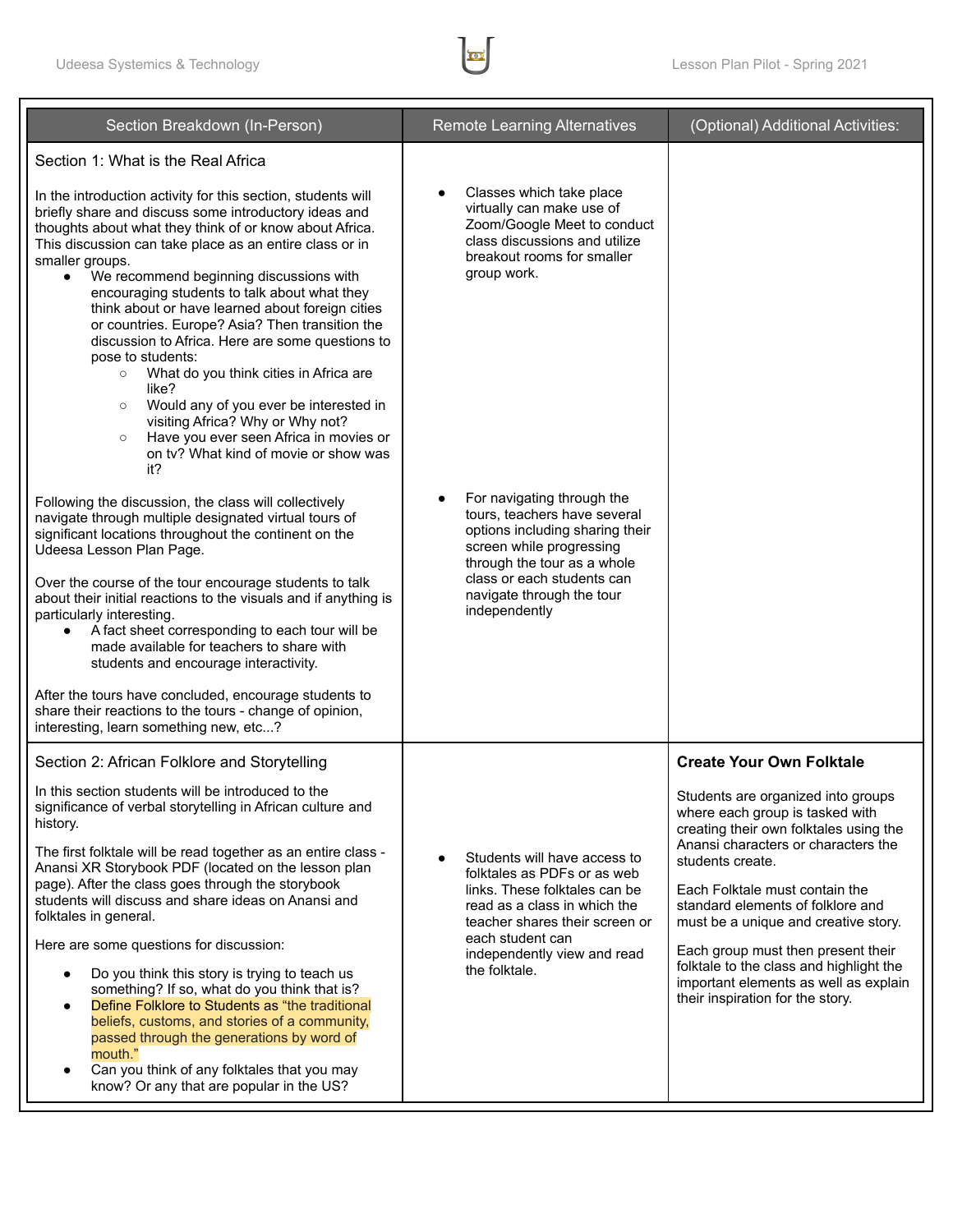

| Pose these examples of folklores to students<br>and ask if they are familiar with them:<br>Robin Hood<br>$\circ$<br>Little Red Riding Hood<br>$\circ$<br>Goldilocks & The 3 Bears<br>$\circ$<br>Santa?<br>$\circ$<br>Why might folklores be important in Africa and<br>around the World?<br>African myths were designed to teach and<br>entertain. Ask students what fills that role in our<br>society.<br>Ask students to think about family stories. What<br>stories are told in your house about your<br>relatives?<br>Next, introduce students to the standard elements of<br>African Myth and Folklore (Below). Write the 4 elements<br>on the front board and use the Anansi Storybook that was<br>just read as an example to highlight each of the elements<br>in the story.<br>1. Importance placed on nature/wildlife<br>2.<br>May explain a significant or historical event<br>3.<br>May contain moral instruction<br>4. Has entertainment value<br>Students will then work individually, in pairs, or groups<br>(depending on what the teacher thinks is best) to select<br>and analyze an African folktale (List of folktales provided<br>on the Lesson Plan Page). After reading through their<br>folktale students will have the following tasks:<br>Write a summary of the folktale<br>$\bullet$<br>Explain how the 4 Elements (listed on the board)<br>$\bullet$<br>were present in your folktale?<br>Did your folklore teach you something about<br>African culture?<br>How could you apply elements of your folklore in<br>$\bullet$<br>your life?<br>If time permits, students can share their findings with the<br>rest of the class and discuss as a collective. | The 4 Elements of African<br>Myth and Folklore can be<br>written out on a virtual<br>whiteboard. Additionally, a PDF<br>listing the elements will be<br>made available in the Lesson<br>Plan Page and can be shared<br>with students.<br>In breakout groups, students<br>$\bullet$<br>can read and analyze their<br>folktale. Upon answering the<br>questions and writing/typing<br>them out, students will exit<br>their breakout groups and<br>share their findings with the<br>rest of the class. | Optional: Students can additionally<br>decide to act out and perform their<br>folktales. Students are encouraged to<br>make costumes, create a set, and<br>choose music to perform their folktale.<br>Anansi XR Storybook<br>Teachers are provided PDF copies of<br>Udeesa's Anansi XR Storybook Volume 1<br>for the lesson plan. However, teachers and<br>schools also have the ability to purchase<br>physical copies of the book via Amazon for<br>their students. By purchasing the physical<br>copies of the book teachers are able to use<br>the technological features of the book<br>including virtual tours of historical African<br>locations mentioned in folktales. Links to<br>the Amazon listing will be in the Lesson<br>Plan Page.<br>Look inside $\lambda$<br><b>XLTV1</b><br><b>DEESA SYSTEMICS AND TECHNO</b> |
|---------------------------------------------------------------------------------------------------------------------------------------------------------------------------------------------------------------------------------------------------------------------------------------------------------------------------------------------------------------------------------------------------------------------------------------------------------------------------------------------------------------------------------------------------------------------------------------------------------------------------------------------------------------------------------------------------------------------------------------------------------------------------------------------------------------------------------------------------------------------------------------------------------------------------------------------------------------------------------------------------------------------------------------------------------------------------------------------------------------------------------------------------------------------------------------------------------------------------------------------------------------------------------------------------------------------------------------------------------------------------------------------------------------------------------------------------------------------------------------------------------------------------------------------------------------------------------------------------------------------------------------------------------------------------------------|------------------------------------------------------------------------------------------------------------------------------------------------------------------------------------------------------------------------------------------------------------------------------------------------------------------------------------------------------------------------------------------------------------------------------------------------------------------------------------------------------|----------------------------------------------------------------------------------------------------------------------------------------------------------------------------------------------------------------------------------------------------------------------------------------------------------------------------------------------------------------------------------------------------------------------------------------------------------------------------------------------------------------------------------------------------------------------------------------------------------------------------------------------------------------------------------------------------------------------------------------------------------------------------------------------------------------------------------|
| Section 3: Music & Games<br>In this section students will be exposed to varied                                                                                                                                                                                                                                                                                                                                                                                                                                                                                                                                                                                                                                                                                                                                                                                                                                                                                                                                                                                                                                                                                                                                                                                                                                                                                                                                                                                                                                                                                                                                                                                                        |                                                                                                                                                                                                                                                                                                                                                                                                                                                                                                      | <b>Music in Our Lives:</b>                                                                                                                                                                                                                                                                                                                                                                                                                                                                                                                                                                                                                                                                                                                                                                                                       |
| elements of African music, and explore the roles of<br>music, dance, and games in African Art and Culture.                                                                                                                                                                                                                                                                                                                                                                                                                                                                                                                                                                                                                                                                                                                                                                                                                                                                                                                                                                                                                                                                                                                                                                                                                                                                                                                                                                                                                                                                                                                                                                            |                                                                                                                                                                                                                                                                                                                                                                                                                                                                                                      | Ask students to make a list of how<br>they encounter music on a typical day,                                                                                                                                                                                                                                                                                                                                                                                                                                                                                                                                                                                                                                                                                                                                                     |
| Teachers should begin this section with a classroom<br>discussion about Music and the role that music<br>traditionally plays in society.                                                                                                                                                                                                                                                                                                                                                                                                                                                                                                                                                                                                                                                                                                                                                                                                                                                                                                                                                                                                                                                                                                                                                                                                                                                                                                                                                                                                                                                                                                                                              |                                                                                                                                                                                                                                                                                                                                                                                                                                                                                                      | beginning in the early morning and<br>going through the entire day.                                                                                                                                                                                                                                                                                                                                                                                                                                                                                                                                                                                                                                                                                                                                                              |
| <b>Engagement Questions:</b>                                                                                                                                                                                                                                                                                                                                                                                                                                                                                                                                                                                                                                                                                                                                                                                                                                                                                                                                                                                                                                                                                                                                                                                                                                                                                                                                                                                                                                                                                                                                                                                                                                                          |                                                                                                                                                                                                                                                                                                                                                                                                                                                                                                      |                                                                                                                                                                                                                                                                                                                                                                                                                                                                                                                                                                                                                                                                                                                                                                                                                                  |
| What Kind of Music do Students Listen to? Ask<br>$\bullet$<br>students what properties make music good?<br>How do students think music originated/came<br>$\bullet$<br>from?<br>Do students listen to Music from other parts of<br>the world?                                                                                                                                                                                                                                                                                                                                                                                                                                                                                                                                                                                                                                                                                                                                                                                                                                                                                                                                                                                                                                                                                                                                                                                                                                                                                                                                                                                                                                         |                                                                                                                                                                                                                                                                                                                                                                                                                                                                                                      |                                                                                                                                                                                                                                                                                                                                                                                                                                                                                                                                                                                                                                                                                                                                                                                                                                  |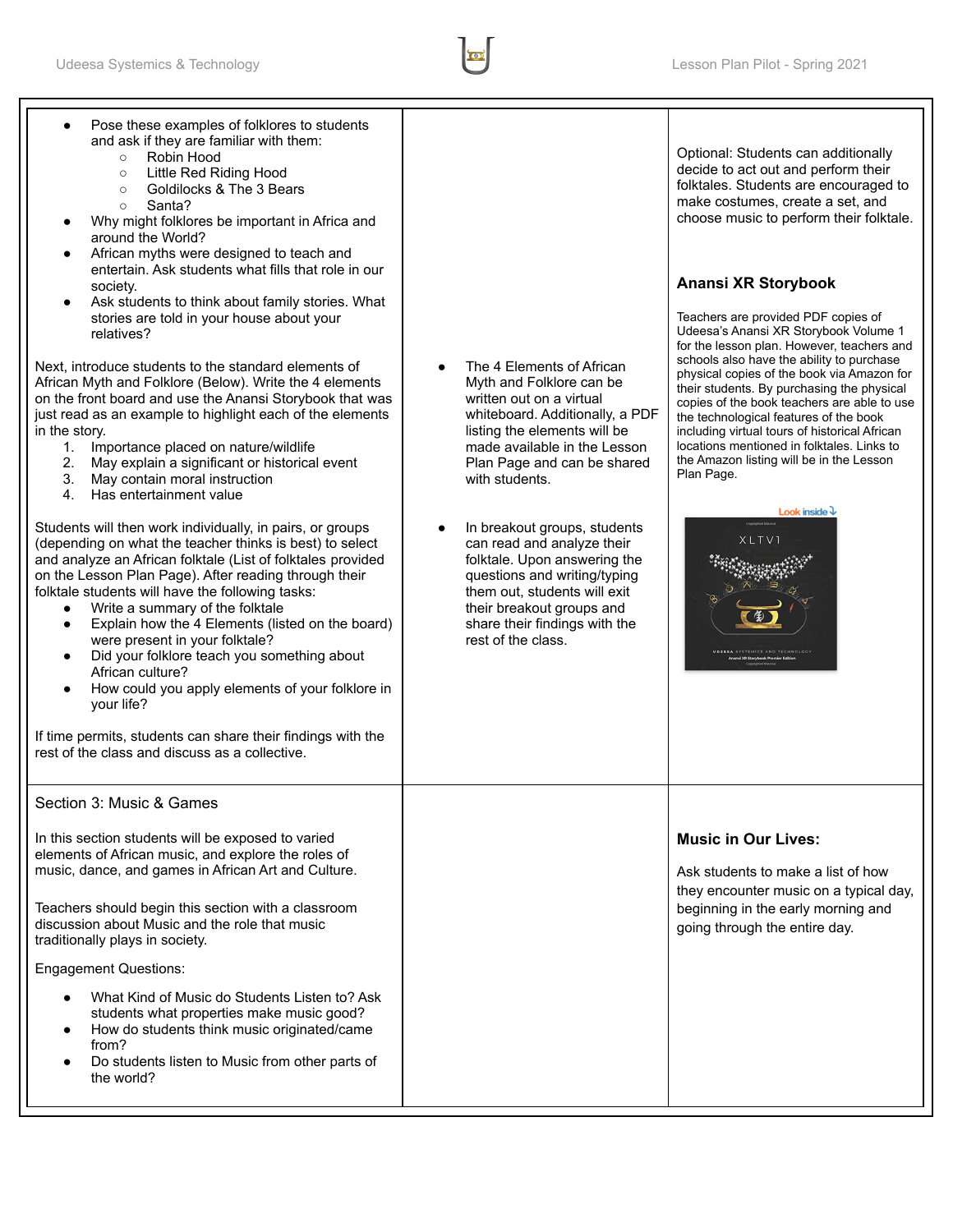Essential Questions:

- Traditional African Music is linked to Life Experiences. What do students think this means? Can students identify songs they know that are linked to life experiences?
- What role does music play in our culture and society? Is music a part of all aspects of life and special occasions? Are there any occasions or special events or holidays in which music has no role?

Students will then work individually, in pairs, or groups (depending on what the teacher thinks is best) to analyze Africa Song Lyrics (List of songs provided on the Lesson Plan Page). After reading through each song, students will have the following tasks.

- Think about what is being said, and what is being heard. What do you think these songs are used for?
- What do you think some of the experiences of the singers could be?

After analyzing and understanding the song lyrics, Students will have a follow up activity. In the same groups students must use the traditional "Hambone" style of body percussion to create remixes of the song they just analyzed. Students are expected to work together within their groups to come up with unique beats and rhythm for their song. Students also have the option of changing some of the lyrics or expanding on the song by adding new lyrics. (Teachers should use the attached fact sheet to introduce the activity and cover the basics of Hambone body percussion)

After coming up with their remixes students can perform their songs in front of the class.

Students will end this section by discussing how the Trans-Atlantic Slave Trade impacted modern music around the world. Teachers should use the Fact Sheet included in the Lesson Plan Page to help introduce topics, lead the discussion, and encourage students to engage.

Essential Questions:

●

If students are not able to work in groups due to virtual learning, an alternative to perform their remixes is recording themselves performing their songs. (Additional instruments found around their homes can be used if applicable)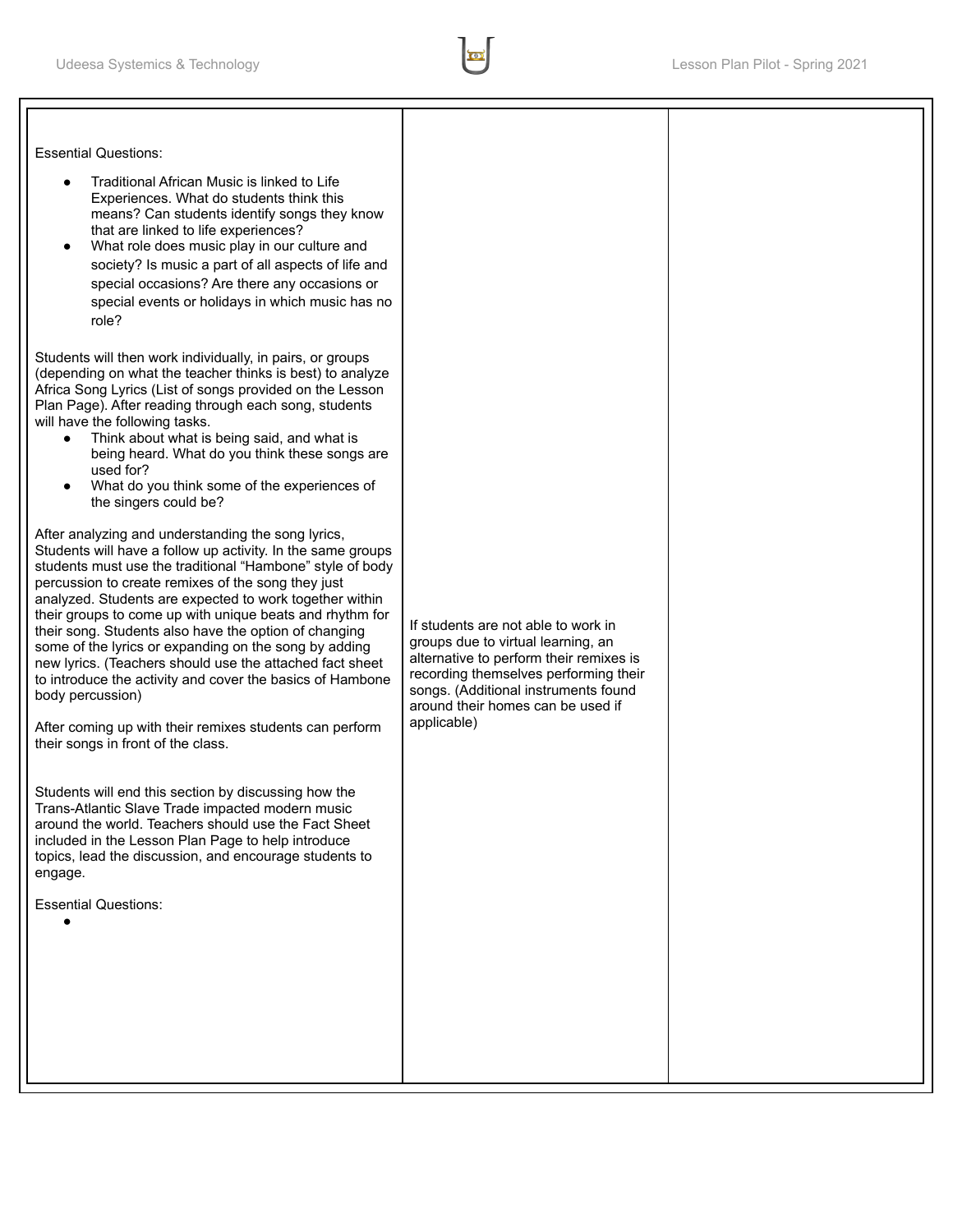Section 4: African Art & Kenth Cloth

In this section, students will be introduced to and create African Art. Students will start by brainstorming and discussing answers to the following question:

- What are the different purposes of art?
- What are some different types of art that you are familiar with?

Following the introductory discussion, the class as a whole will be introduced to the importance and significance of art in African Culture. Using the fact sheet provided, encourage students to discuss and ask questions about the role of art.

After students have an understanding of why art is important and some of the symbols commonly used, have students navigate to The Metropolitan Museum of Art's Sub-Saharan African Art Collection (Link available in Lesson Plan Page). Allow students time to explore the collection either as a class, in groups, or individually.

- While students are exploring the collection, ask them to select one work of art which interests them. Have each student answer the following questions as it pertains to the work of art they selected.
- Questions:
	- Describe the work of art.
	- Tell what function the piece was used for.
	- What do you like about the piece?
	- Does this work of art remind you of any other types of art which are more popular in the US?
- Students can then either submit their findings or present the work of art and their answers to the class or in small groups.

Following the discussion, the class will collectively navigate through a virtual tour of a prominent African Market via the Udeesa Lesson Plan Page.

Over the course of the tour encourage students to talk about their initial reactions to the visuals and if anything is particularly interesting.

A fact sheet including discussion questions corresponding to the tour will be made available for teachers to share with students and encourage interactivity.

Following the tour, have students research different aspects of the Kente Cloth including:

- Research Questions:
	- What is the historical and legendary

Students can access this web link on their own to view the African Art Collection. Students can either answer these questions on their own before returning to the entire class call or work in breakout groups to answer the questions.

- For navigating through the tours, teachers have several options including sharing their screen while progressing through the tour as a whole class or each students can navigate through the tour independently
- Students can use their at-home resources to look for this information or in breakout groups each student can pick different questions to answer for their group. This can also be converted entirely to a discussion where the teachers

## **African Symbols - Adinkra**

The class will collectively learn about Adinkra Symbols via the Udeesa Adinkra Library (link available on Lesson Plan Page). This activity can be done as an entire class, in groups, or individually - have students browse the library and select their favorite symbol. Students can then share their symbol in their groups or to the rest of the class.